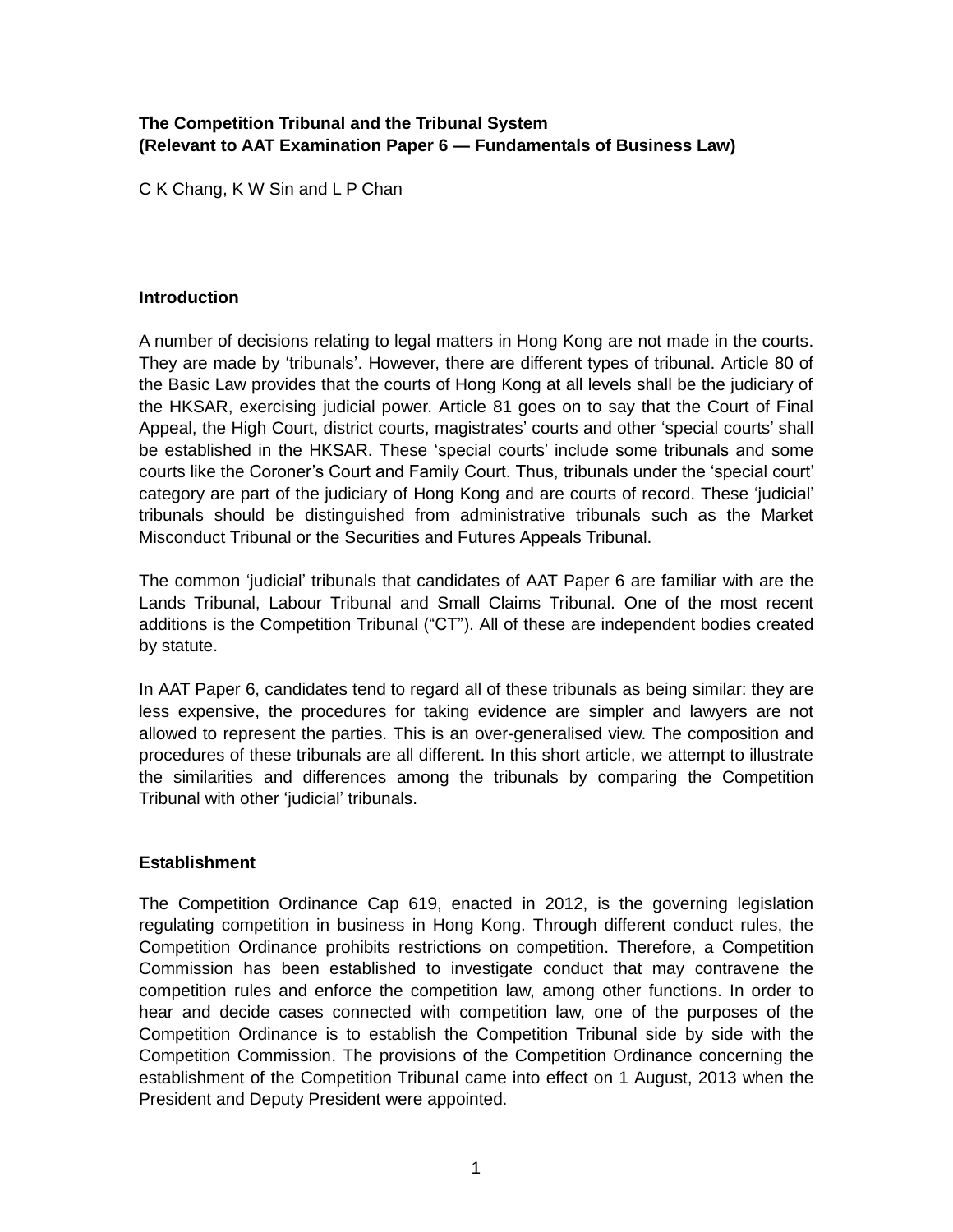In this respect, the creation of the CT is not different from that of other tribunals: all of them are created by legislation. Their establishment has to go through the legislative process. The Small Claims Tribunal, for example, was also created by an Ordinance: the Small Claims Tribunal Ordinance.

## **The constitution**

Unlike other tribunals, the CT is a tribunal set up as a superior court of record. Thus, the composition of the CT is different from that of other tribunals. A court of record is one where the proceedings are recorded, published and the transcripts are available to the public. The CT is a superior court of record because it is a higher court in the court hierarchy. The other superior courts of record are the Court of Final Appeal, the Court of Appeal and the Court of First Instance. In contrast, courts like District Courts, the Labour Tribunal, the Small Claims Tribunal and the Lands Tribunal are only courts of record.

The CT consists of the judges of the Court of First Instance. The President and Deputy President are appointed by the Chief Executive from the judges of the Court of First Instance, acting in accordance with the recommendation of the Judicial Officers Recommendation Commission. At present, Mr Justice Godfrey Lam has been appointed as the President and Madam Justice Queeny Au-Yeung has been appointed as the Deputy President.

In any proceedings, the CT may appoint specially qualified assessors and may dispose of the proceedings with the assistance of the assessors, but the decision of the CT is that of the members of the CT only.

In contrast, the Lands Tribunal, a court of record, consists of the President, who is a Judge of the Court of First Instance of the High Court; the presiding officers, who are the District Judge and deputy District Judge; and eligible members, who could be qualified lawyers with at least 5 years' experience or qualified surveyors with at least 5 years' experience in the practice of land valuation.

The Small Claims Tribunal is different. Although it is also a court of record, it consists solely of adjudicators and deputy adjudicators. Adjudicators are qualified lawyers in Hong Kong with at least 5 years' experience.

### **The appeal**

If the party is not satisfied with the result of the decision of a tribunal, he may appeal. However, because different tribunals have different positions in the court hierarchy, their route of appeal is also different.

For CT, as it is composed of the judges of the Court of First Instance, an appeal will lie as of right to the Court of Appeal against any decision, determination or order. Similarly, for the Lands Tribunal, the appeal is to the Court of Appeal. A party can appeal on the